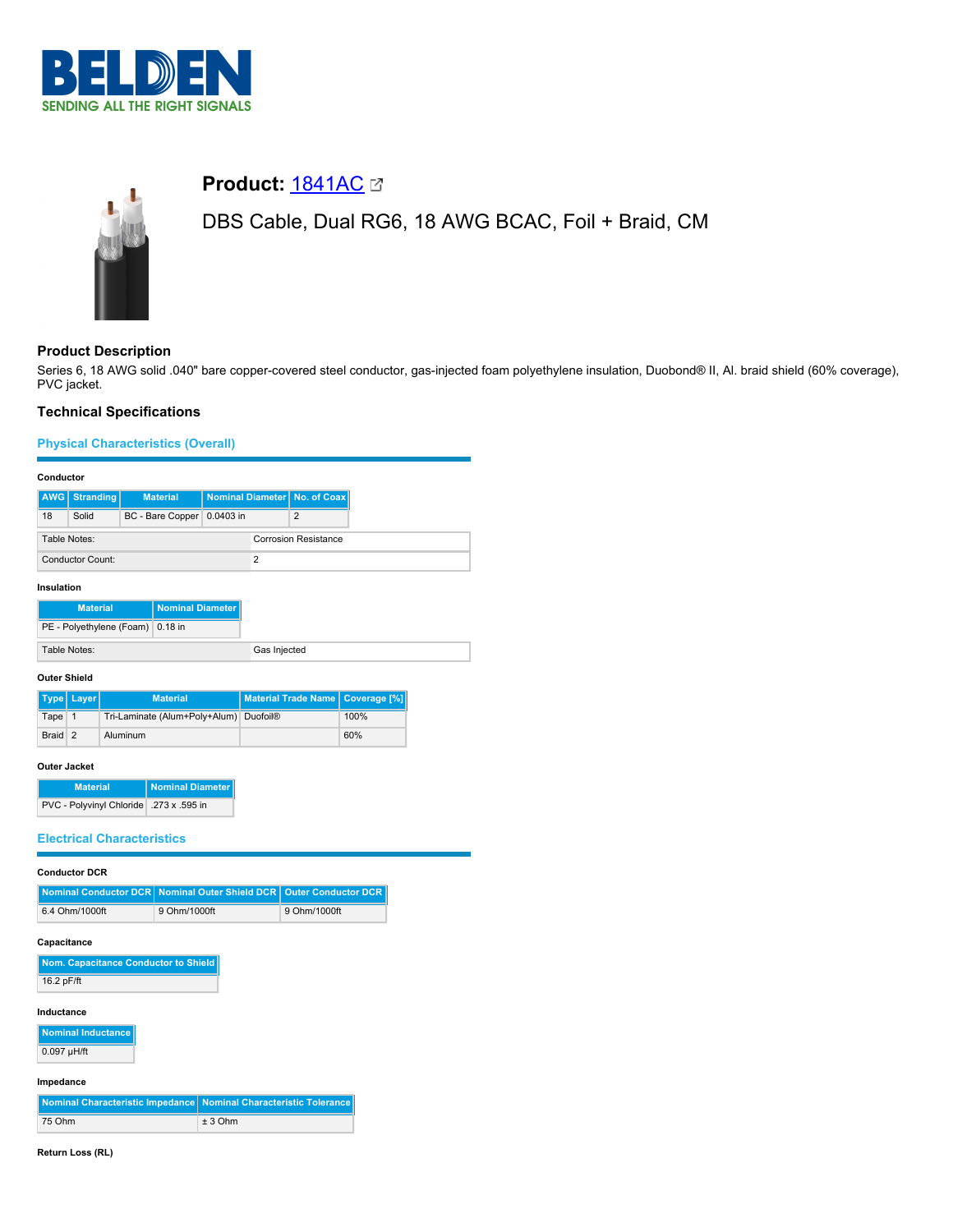|                         | <b>Frequency [MHz] Min. Structural Return Loss (SRL)</b> |
|-------------------------|----------------------------------------------------------|
| 950 - 2250 MHz 15 dB    |                                                          |
| 2250 - 3000 MHz   10 dB |                                                          |

## **High Frequency (Nominal/Typical)**

|          | <b>Frequency [MHz] Nom. Insertion Loss</b> |
|----------|--------------------------------------------|
| 5 MHz    | $0.5$ dB/100ft                             |
| 55 MHz   | 1.4 dB/100ft                               |
| 211 MHz  | 2.6 dB/100ft                               |
| 500 MHz  | 4.1 dB/100ft                               |
| 750 MHz  | 5.1 dB/100ft                               |
| 862 MHz  | 5.5 dB/100ft                               |
| 1000 MHz | 6 dB/100ft                                 |
| 1450 MHz | 7.8 dB/100ft                               |
| 1800 MHz | 8.6 dB/100ft                               |
| 2250 MHz | 9.8 dB/100ft                               |
| 3000 MHz | 11.3 dB/100ft                              |

#### **Delay**

|             | Nominal Delay   Nominal Velocity of Propagation (VP) [%] |
|-------------|----------------------------------------------------------|
| $1.2$ ns/ft | 83%                                                      |

#### **High Frequency**

|          | <b>Frequency [MHz] Max. Insertion Loss (Attenuation)</b> |
|----------|----------------------------------------------------------|
| 5 MHz    | $0.58$ dB/100ft                                          |
| 55 MHz   | 1.6 dB/100ft                                             |
| 211 MHz  | 3.05 dB/100ft                                            |
| 500 MHz  | 4.66 dB/100ft                                            |
| 750 MHz  | 5.65 dB/100ft                                            |
| 862 MHz  | 6.1 dB/100ft                                             |
| 1000 MHz | 6.55 dB/100ft                                            |
| 1450 MHz | 8 dB/100ft                                               |
| 1800 MHz | 8.8 dB/100ft                                             |
| 2250 MHz | 10 dB/100ft                                              |
| 3000 MHz | 11.9 dB/100ft                                            |

# **Voltage**

**Non-UL Voltage Rating**

300 V RMS

# **Temperature Range**

| Non-UL Temp Rating:   | $80^{\circ}$ C |
|-----------------------|----------------|
| Operating Temp Range: | -40°C To +80°C |

# **Mechanical Characteristics**

| Bulk Cable Weight:           | 56 lbs/1000ft   |
|------------------------------|-----------------|
| Max. Pull Tension:           | 252 lbs         |
| Min. Bend Radius/Minor Axis: | 3 <sub>in</sub> |

## **Standards**

| NEC/(UL) Compliance:  | CATV, CM  |
|-----------------------|-----------|
| CEC/C(UL) Compliance: | <b>CM</b> |
| RG Type:              | 6         |
| Series Type:          | 6         |

# **Applicable Environmental and Other Programs**

| <b>Environmental Space:</b>       | Indoor (Not Riser or Plenum) |
|-----------------------------------|------------------------------|
| EU Directive 2000/53/EC (ELV):    | Yes                          |
| EU Directive 2003/96/EC (BFR):    | Yes                          |
| EU Directive 2011/65/EU (RoHS 2): | Yes                          |
| EU Directive 2012/19/EU (WEEE):   | Yes                          |